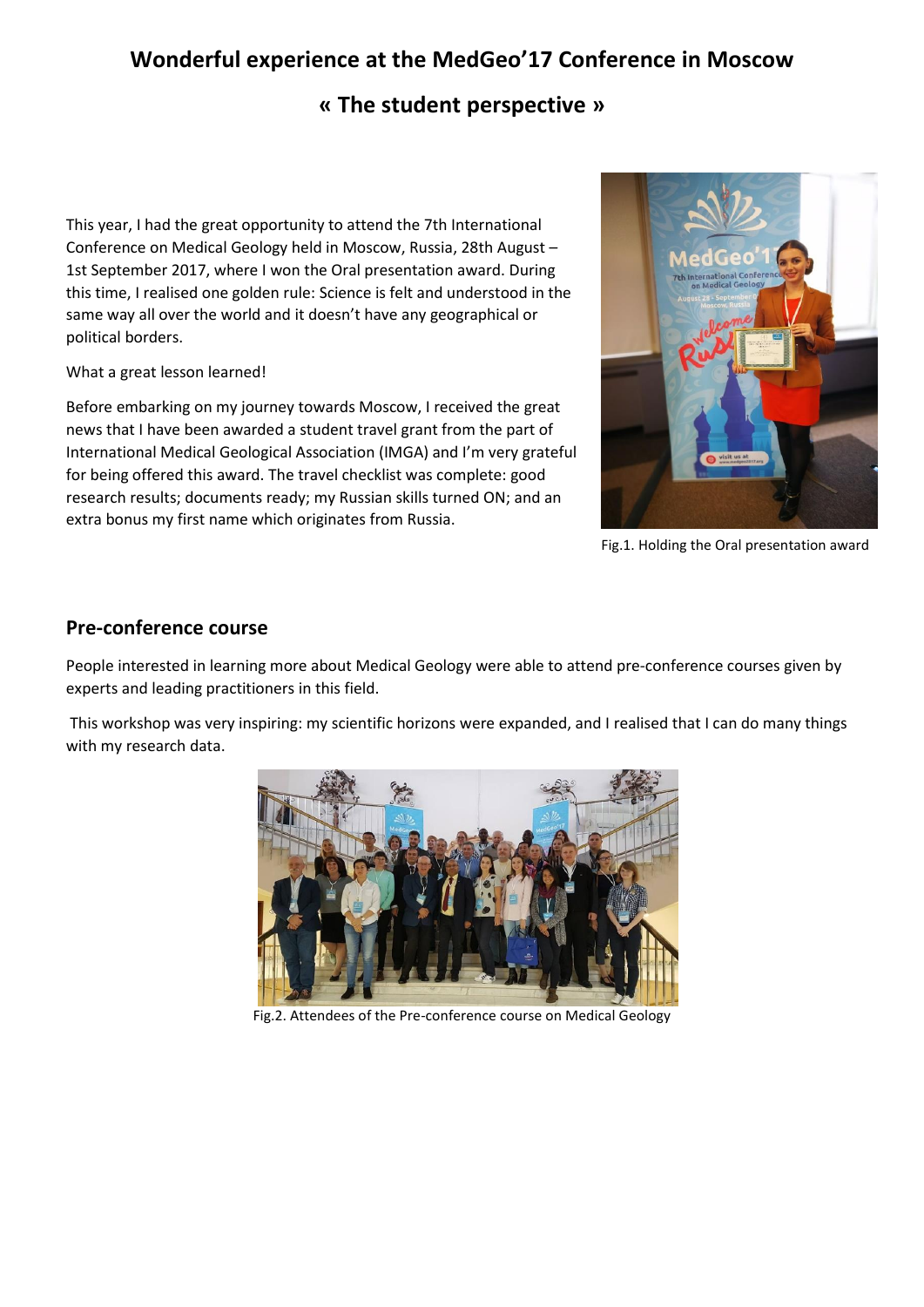## **Four days of interesting talks and original posters**

There was a diverse conference program, including topics from large research areas such as Geology, Chemistry, Microbiology, Toxicology, and Policymaking. This event gathered scientists, experts, and students from Africa, Asia, Australia, Europe, North America and South America, who shared innovative ideas, experiences, and offered constructive feedback.

My presentation was scheduled for the 3rd day of the conference, so I had plenty of time to meet and talk to people, to attend different presentations and to see what other scientists are doing in my research area of human health risks assessment of contaminated land.



Fig.3. Researchers and PhD students from Russia

The day before my presentation, I was honoured to be asked if I could chair a session « Urban Medical Geology: Integrating Geologic and Anthropogenic Processes (UMG) », a challenge which I accepted with great pleasure. I really enjoyed this experience, and it made me determined to develop these skills for my professional career.





Fig.4. Chair of the session UMG Fig.5. Presenting my research work at MedGeo'17

My presentation was also included in this session, and switching from chair of the session to presenter was easy. After my presentation, the audience asked some very good questions and the feedback was positive and constructive.

### **Social program and networking**

The gala dinner was organised on a cruise on the river Moscow. Once we stepped on board the beautiful boat Chizhik-2, we enjoyed magnificent views of the Russian capital.

Inside the restaurant, there was a lovely atmosphere with good music in the background and delicious food. The emotional toasts made by the organisers of the conference and founders of IMGA turned this evening into a great one.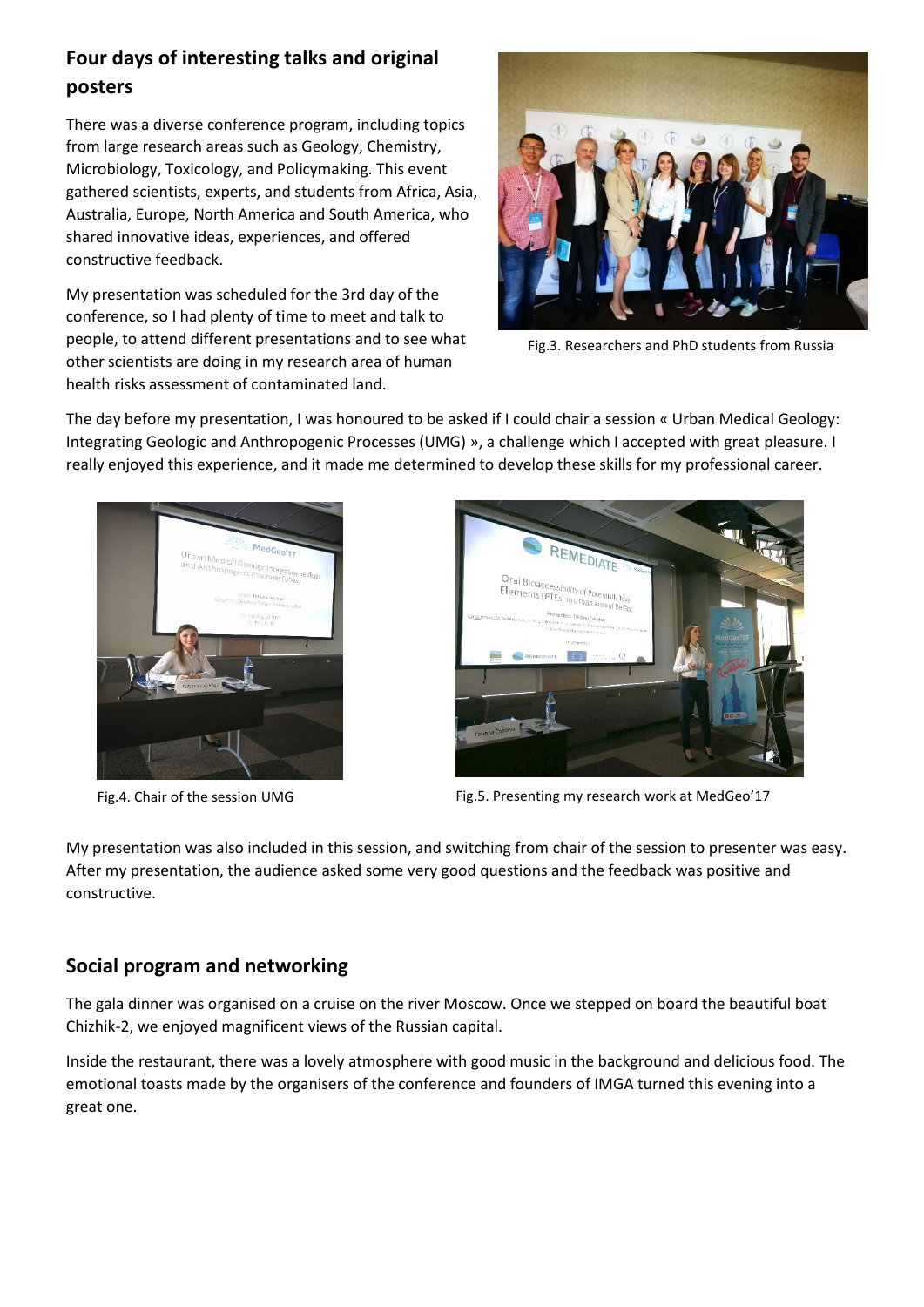



Fig.5. Gala Dinner Fig.5. Gala Dinner Fig.5. Enjoying the amazing views over the river Moscow with PhD students from Australia, Russia and the UK

### **Closing Ceremony and Awards**

After a week of great talks, inspiring research and interesting posters, the closing ceremony summarised the achievements of the conference, acknowledged the attendance and work of every participant, and presented awards for the best presentations.

I was already very pleased by the good experience I had in Moscow, the nice people I met and new friends I had made, but hearing my research work classified as the «Best Oral Presentation Award» represented an unforgettable moment in my life.



Fig.7. Scientific committee of the MedGeo'17

I am honoured and grateful for the recognition I received for my work and I would like to express my gratitude to our research team for helping me reach this high level. Special thanks go to Dr. Mark Cave (British Geological Survey) for his assistance in setting up the Unified BARGE Method and to Dr. Rebekka McIlwaine for providing the urban geochemistry dataset for Belfast.